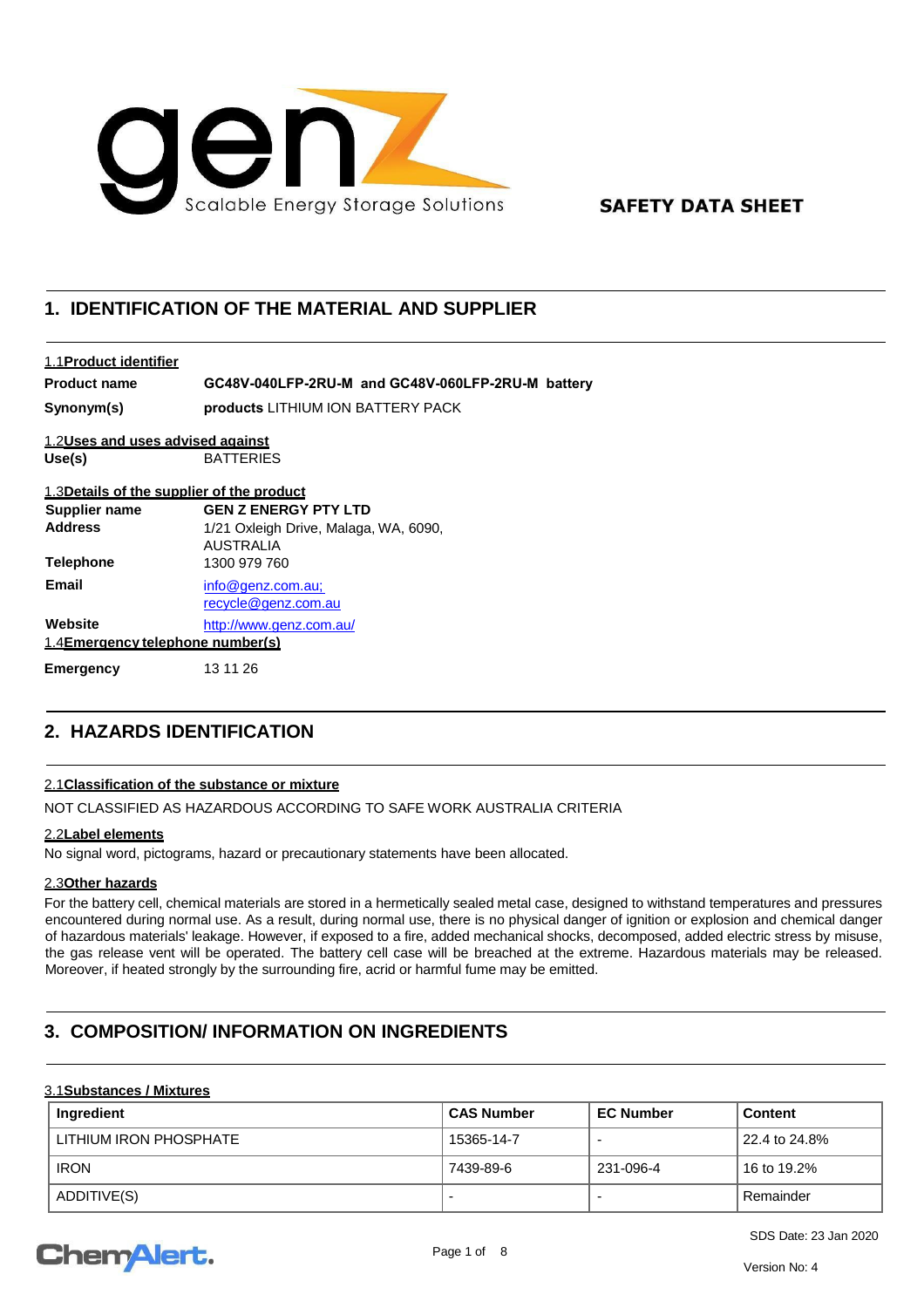| <b>CARBON BLACK</b>                         | 1333-86-4                | 215-609-9                | 12 to 13.2% |
|---------------------------------------------|--------------------------|--------------------------|-------------|
| 2,5-FURANDIONE, POLYMER WITH ETHENYLBENZENE | 9011-13-6                |                          | 4.5 to 9.3% |
| <b>COPPER</b>                               | 7440-50-8                | 231-159-6                | 7.2 to 8%   |
| ETHYL METHYL CARBONATE                      | 623-53-0                 | $\overline{\phantom{a}}$ | 4 to 5.6%   |
| POLYBUTADIENE, PHENYL TERMINATED            | 25038-44-2               |                          | 1.6 to 4.7% |
| CARBONIC ACID, DIMETHYL ESTER               | 616-38-6                 | 210-478-4                | 2.4 to 2.9% |
| POLYVINYL CHLORIDE (PVC)                    | 9002-86-2                | 618-338-8                | 2%          |
| LITHIUM HEXAFLUORO PHOSPHATE                | 21324-40-3               | 244-334-7                | 1.2 to 1.4% |
| POLYVINYL ACETATE COPOLYMER                 | 24937-78-8               | 607-457-0                | 0.1%        |
| <b>ALUMINIUM FOIL</b>                       | 7429-90-5                |                          | 3.2 to 3.6% |
| ETHYLENE CARBONATE                          | $\overline{\phantom{a}}$ | $\overline{\phantom{a}}$ | 2 to 2.4%   |
| <b>POLYPROPYLENE</b>                        | 9003-07-0                | 618-352-4                | 1.6 to 2.4% |
| <b>NICKEL HYDRIDE</b>                       | 14332-32-2               |                          | 0.9%        |
| POLYVINYLIDENE FLUORIDE                     | 24937-79-9               | 607-458-6                | 0.7 to 0.9% |
| STYRENE - BUTADIENE COPOLYMER               | 9003-55-8                | 618-370-2                | 0.3 to 0.4% |
| CARBOXYMETHYL CELLULOSE                     | 9000-11-7                |                          | 0.2%        |

# **4. FIRST AID MEASURES**

### 4.1**Description of first aid measures**

**Eye** Exposure is considered unlikely unless casing is damaged. Flush gently with running water. Seek medical attention if irritation develops. **Inhalation** Exposure is considered unlikely. Due to product form / nature of use, an inhalation hazard is not anticipated. **Skin** Exposure is considered unlikely unless casing is damaged. Gently flush affected areas with water. Seek medical attention if irritation develops. **Ingestion** For advice, contact a Poisons Information Centre on 13 11 26 (Australia Wide) or a doctor (at once). If swallowed, do not induce vomiting. Ingestion is considered unlikely due to product form.

**First aid facilities** Eye wash facilities should be available.

#### 4.2**Most important symptoms and effects, both acute and delayed**

Adverse effects not expected from this product. Exposure to battery contents may cause irritation and potential burns.

### 4.3**Immediate medical attention and special treatment needed**

Treat symptomatically.

# **5. FIRE FIGHTING MEASURES**

## 5.1**Extinguishing media**

Dry agent. Do NOT use water. Prevent contamination of drains and waterways.

#### 5.2**Special hazards arising from the substance or mixture**

Contents react with water. May explode if exposed to high temperatures due to pressure build up in battery casing. Lithium may burn in a fire situation and may be ejected from the battery. Damaged cells may evolve toxic and flammable vapours.

## 5.3**Advice for firefighters**

Evacuate area and contact emergency services. Toxic gases may be evolved in a fire situation. Remain upwind and notify those downwind of hazard. Wear full protective equipment including Self Contained Breathing Apparatus (SCBA) when combating fire. Use waterfog to cool intact containers and nearby storage areas.

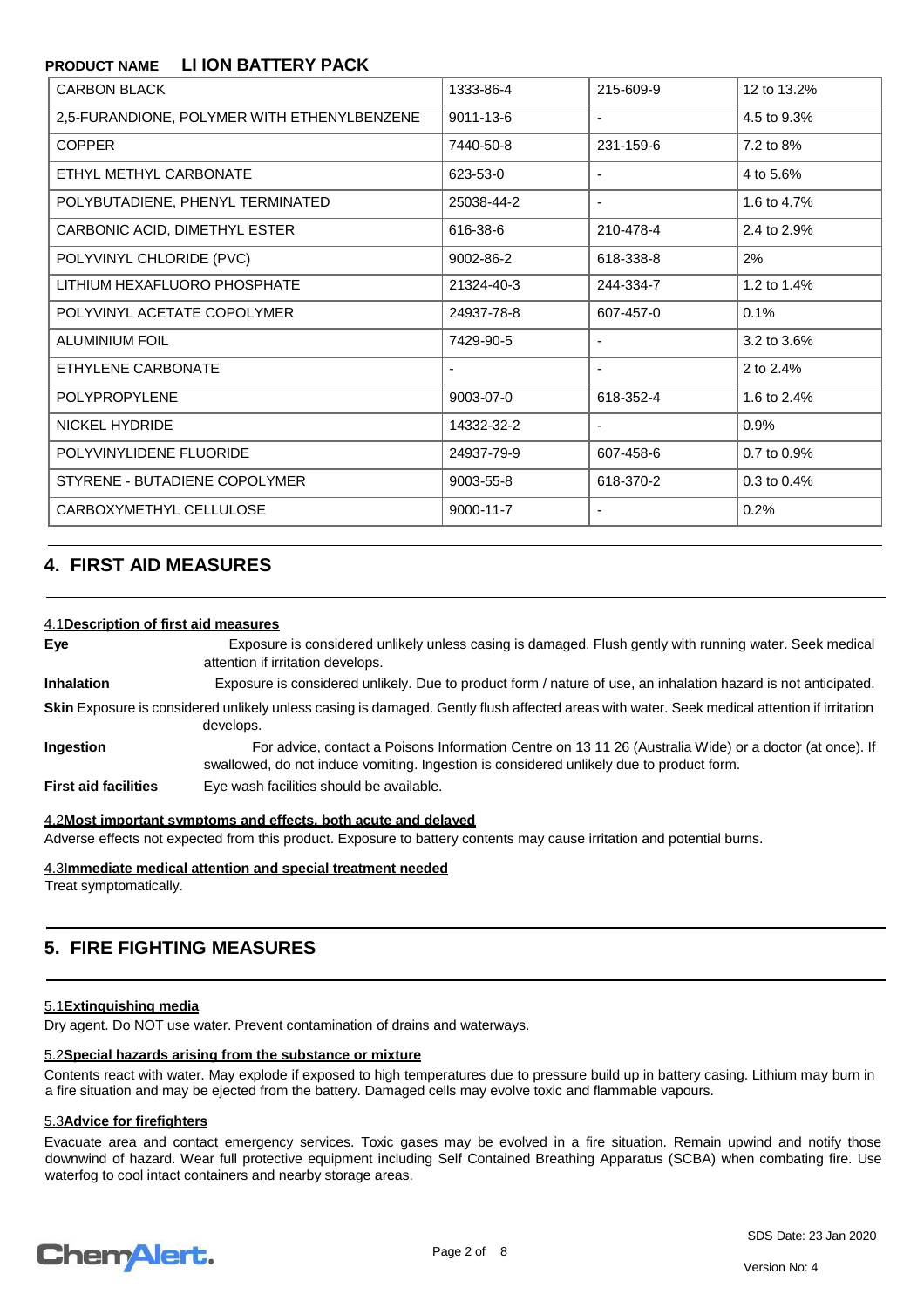## 5.4**Hazchem code**

#### 4W

- 4 Dry Agent (water MUST NOT be allowed to come into contact with substance).
- W Risk of violent reaction or explosion. Wear liquid-tight chemical protective clothing and breathing apparatus. Contain spill and run-off.

# **6. ACCIDENTAL RELEASE MEASURES**

## 6.1**Personal precautions, protective equipment and emergency procedures** Wear

Personal Protective Equipment (PPE) as detailed in section 8 of the SDS.

## 6.2**Environmental precautions**

Prevent product from entering drains and waterways.

#### 6.3**Methods of cleaning up**

If spilt, collect and reuse where possible. If battery is broken or damaged, absorb liquid with sand or similar. Contain spillage, then collect and place in suitable containers for disposal. CAUTION: Avoid exposure to contents.

#### 6.4**Reference to other sections**

See Sections 8 and 13 for exposure controls and disposal.

# **7. HANDLING AND STORAGE**

#### 7.1**Precautions for safe handling**

Before use carefully read the product label. Use of safe work practices are recommended to avoid eye or skin contact and inhalation. Observe good personal hygiene, including washing hands before eating. Prohibit eating, drinking and smoking in contaminated areas.

#### 7.2**Conditions for safe storage, including any incompatibilities**

Store tightly sealed in a cool, dry, well ventilated area, removed from water, incompatible substances, heat or ignition sources and foodstuffs. Ensure containers are adequately labelled, protected from physical damage and sealed when not in use. Check regularly for leaks or spills.

#### 7.3**Specific end use(s)**

No information provided.

# **8. EXPOSURE CONTROLS / PERSONAL PROTECTION**

#### 8.1**Control parameters Exposure standards**

|                                 |           | <b>TWA</b> |                   | <b>STEL</b> |                   |
|---------------------------------|-----------|------------|-------------------|-------------|-------------------|
| Ingredient                      | Reference | ppm        | mg/m <sup>3</sup> | ppm         | mg/m <sup>3</sup> |
| Carbon black                    | SWA (AUS) | --         | 3                 |             |                   |
| Copper (fume)                   | SWA (AUS) | --         | 0.2               | --          | --                |
| Copper, dusts & mists (as Cu)   | SWA (AUS) | $-$        | 1                 | --          | --                |
| Fluorides, as F                 | SWA (AUS) | --         | 2.5               | --          |                   |
| Iron oxide fume (Fe2O3) (as Fe) | SWA (AUS) | --         | 5                 | --          | --                |
| Iron salts, soluble, as Fe      | SWA (AUS) | --         | 1                 | --          | --                |

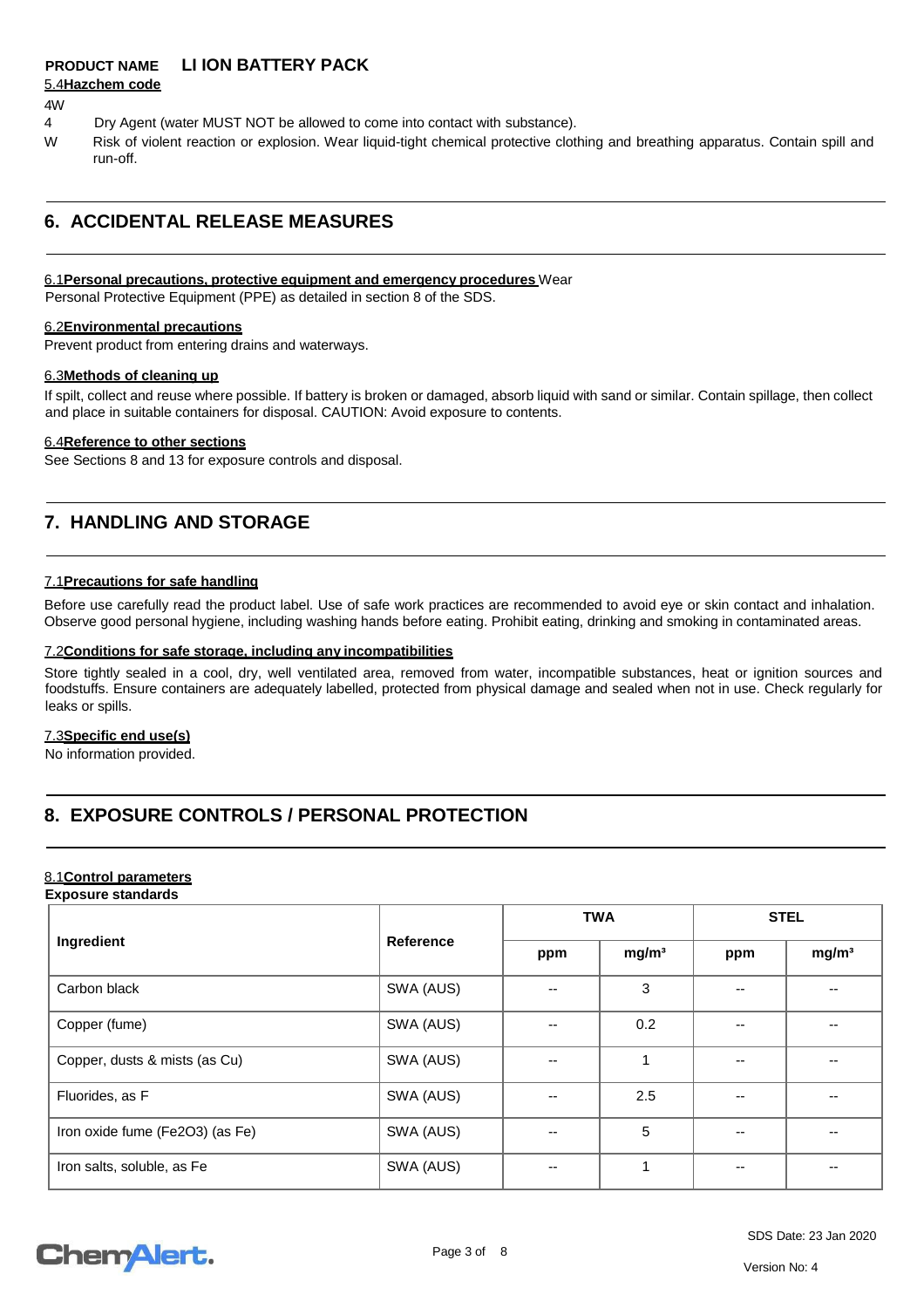| Ingredient              | <b>Determinant</b> | <b>Sampling Time</b> | <b>BEI</b>       |
|-------------------------|--------------------|----------------------|------------------|
| POLYVINYLIDENE FLUORIDE | Fluoride in urine  | Prior to shift       | $2 \text{ mg/L}$ |
|                         | Fluoride in urine  | End of shift         | $3 \text{ mg/L}$ |

Reference: ACGIH Biological Exposure Indices

## 8.2**Exposure controls**

**Engineering controls** Avoid inhalation. Use in well ventilated areas.

#### **PPE**

**Eye / Face** Not required under normal conditions of use. **Hands** Wear PVC or rubber gloves. **Body** Not required under normal conditions of use. **Respiratory** Not required under normal conditions of use.

# **9. PHYSICAL AND CHEMICAL PROPERTIES**

## 9.1**Information on basic physical and chemical properties**

| <b>Appearance</b>                                         | SOLID (ENCLOSED)     |
|-----------------------------------------------------------|----------------------|
| <b>Odour</b>                                              | <b>SLIGHT ODOUR</b>  |
| <b>Flammability</b>                                       | <b>NON FLAMMABLE</b> |
| <b>Flash point</b>                                        | <b>NOT RELEVANT</b>  |
| <b>Boiling point</b>                                      | <b>NOT AVAILABLE</b> |
| <b>Melting point</b>                                      | <b>NOT AVAILABLE</b> |
| <b>Evaporation rate</b>                                   | <b>NOT AVAILABLE</b> |
| рH                                                        | <b>NOT AVAILABLE</b> |
| Vapour density                                            | <b>NOT AVAILABLE</b> |
| <b>Specific gravity</b>                                   | <b>NOT AVAILABLE</b> |
| 9.1 Information on basic physical and chemical properties |                      |
| Solubility (water)                                        | <b>REACTS</b>        |
| Vapour pressure                                           | <b>NOT AVAILABLE</b> |
| <b>Upper explosion limit</b>                              | <b>NOT RELEVANT</b>  |
| <b>Lower explosion limit</b>                              | <b>NOT RELEVANT</b>  |
| <b>Partition coefficient</b>                              | <b>NOT AVAILABLE</b> |
| <b>Autoignition temperature</b>                           | <b>NOT AVAILABLE</b> |
| <b>Decomposition temperature</b>                          | <b>NOT AVAILABLE</b> |
| <b>Viscosity</b>                                          | <b>NOT AVAILABLE</b> |
| <b>Explosive properties</b>                               | <b>NOT AVAILABLE</b> |
| <b>Oxidising properties</b>                               | <b>NOT AVAILABLE</b> |
| <b>Odour threshold</b>                                    | <b>NOT AVAILABLE</b> |
|                                                           |                      |

# **10. STABILITY AND REACTIVITY**

#### 10.1**Reactivity**

Carefully review all information provided in sections 10.2 to 10.6.

## 10.2**Chemical stability**

Stable under recommended conditions of storage.

## 10.3**Possibility of hazardous reactions**

Polymerization will not occur.

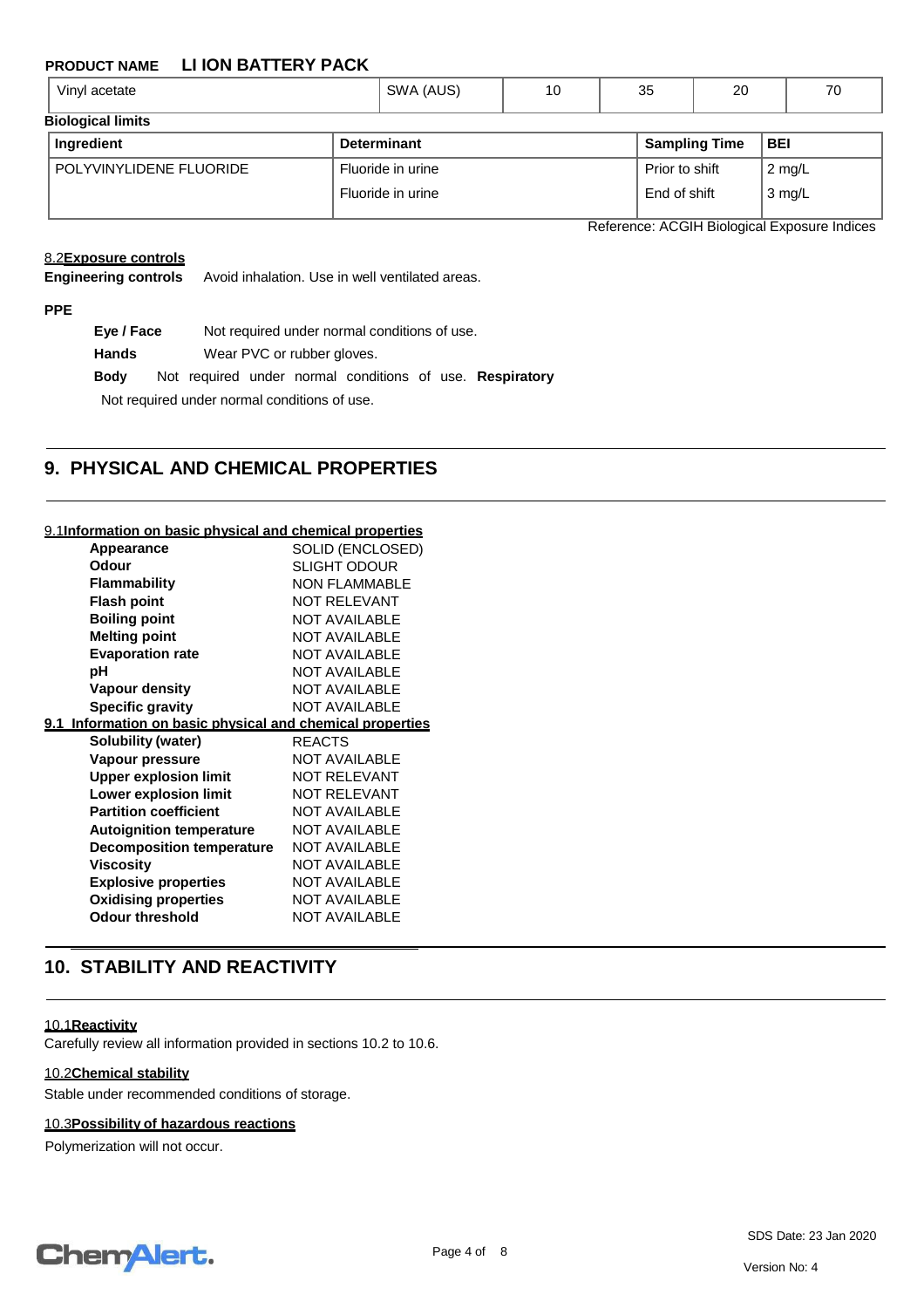## 10.4**Conditions to avoid**

Heat above 70°C or incinerate. Deform. Mutilate. Crush. Pierce. Disassemble. Recharge. Short circuit. Expose over a long period to humid conditions.

#### 10.5**Incompatible materials**

Battery contents are incompatible with water (evolving flammable gas), oxidising agents (e.g. hypochlorites), acids (e.g. nitric acid), alkalis (e.g. sodium hydroxide), heat and ignition sources.

#### 10.6**Hazardous decomposition products**

May evolve hydrogen and lithium oxides when heated to decomposition.

# **11. TOXICOLOGICAL INFORMATION**

#### 11.1**Information on toxicological effects**

**Acute toxicity** No specific acute toxicity data exists for this product. Batteries consist of a hermetically sealed metallic container containing a number of chemicals and materials of construction that may be hazardous upon release. Over exposure considered unlikely unless battery ruptures and contact with contents occurs. Contents may be harmful.

#### **Information available for the ingredient(s):**

| Ingredient                                     |                                                                                                                                                                                                                                                                                                                                                  | <b>Oral Toxicity (LD50)</b>                                  | <b>Dermal Toxicity (LD50)</b> | <b>Inhalation Toxicity</b><br>(LC50) |  |
|------------------------------------------------|--------------------------------------------------------------------------------------------------------------------------------------------------------------------------------------------------------------------------------------------------------------------------------------------------------------------------------------------------|--------------------------------------------------------------|-------------------------------|--------------------------------------|--|
| <b>IRON</b>                                    |                                                                                                                                                                                                                                                                                                                                                  | 20000 mg/kg (guinea                                          | --                            | --                                   |  |
| <b>CARBON BLACK</b>                            |                                                                                                                                                                                                                                                                                                                                                  | > 8000 mg/kg (rat)                                           | --                            | --                                   |  |
| 2,5-FURANDIONE, POLYMER WITH<br>ETHENYLBENZENE |                                                                                                                                                                                                                                                                                                                                                  | 21000 mg/kg (rat)                                            | --                            | --                                   |  |
| <b>COPPER</b>                                  |                                                                                                                                                                                                                                                                                                                                                  | --                                                           | > 2000 mg/kg (rat)            | --                                   |  |
| CARBONIC ACID, DIMETHYL ESTER                  |                                                                                                                                                                                                                                                                                                                                                  | 13000 mg/kg (rat)                                            | $>$ 5000 mg/kg (rabbit)       | --                                   |  |
| <b>Skin</b><br>Eye                             | Not classified as a skin irritant unless the battery ruptures. Contact with contents may cause irritation, redness,<br>dermatitis and possible burns with prolonged contact.<br>Not classified as an eye irritant unless the battery ruptures. Contact with contents may cause irritation, redness<br>and possible burns with prolonged contact. |                                                              |                               |                                      |  |
| <b>Sensitisation</b>                           |                                                                                                                                                                                                                                                                                                                                                  | Not classified as causing skin or respiratory sensitisation. |                               |                                      |  |
| <b>Mutagenicity</b>                            |                                                                                                                                                                                                                                                                                                                                                  | No evidence of mutagenic effects.                            |                               |                                      |  |
| Carcinogenicity                                | No evidence of carcinogenic effects.                                                                                                                                                                                                                                                                                                             |                                                              |                               |                                      |  |
| <b>Reproductive</b>                            |                                                                                                                                                                                                                                                                                                                                                  | No relevant or reliable studies were identified.             |                               |                                      |  |
| STOT - single<br>exposure                      | Not classified as causing organ damage from single exposure. Due to the product form and nature of use,<br>exposure to internal contents is not anticipated unless the battery ruptures. Exposure to contents may cause<br>respiratory irritation.                                                                                               |                                                              |                               |                                      |  |
| <b>STOT</b> - repeated<br>exposure             | Not expected to cause organ effects from repeated exposure. Due to the product form and nature of use,<br>exposure to internal contents is not anticipated unless the battery ruptures.                                                                                                                                                          |                                                              |                               |                                      |  |
| <b>Aspiration</b>                              | Not relevant.                                                                                                                                                                                                                                                                                                                                    |                                                              |                               |                                      |  |

**12. ECOLOGICAL INFORMATION**

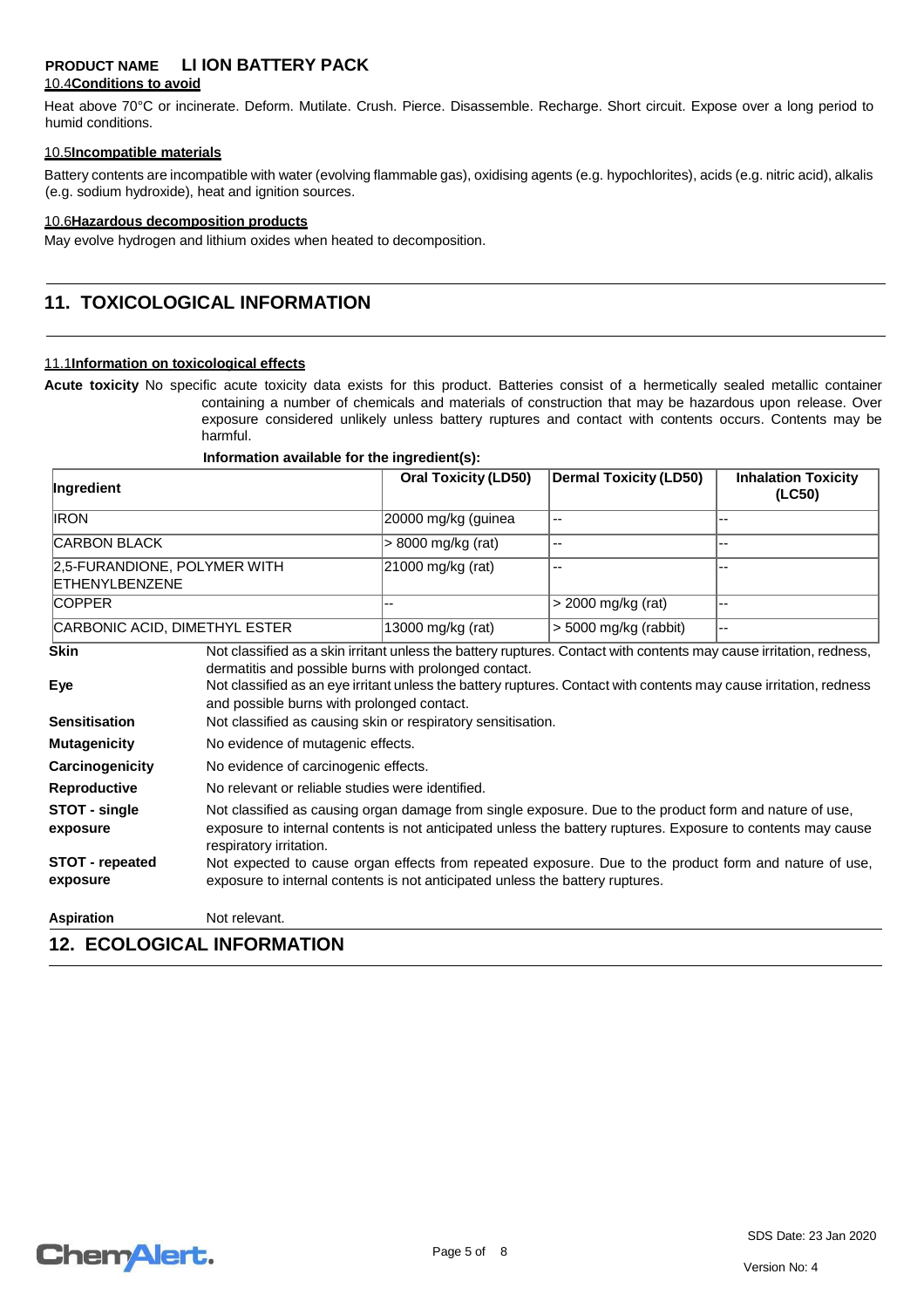#### 12.1**Toxicity**

This product may be hazardous to the environment.

### 12.2**Persistence and degradability**

This product is not readily biodegradable.

## 12.3**Bioaccumulative potential**

Limited information was available at the time of this review.

12.4**Mobility in soil**

This product has low mobility in soil.

12.5**Other adverse effects**

No information provided.

# **13. DISPOSAL CONSIDERATIONS**

## **13.1 Waste treatment Methods**

| Waste disposal |  |  |                                                           |  | Reuse or recycle where possible. Return to manufacturer/supplier.  |
|----------------|--|--|-----------------------------------------------------------|--|--------------------------------------------------------------------|
|                |  |  |                                                           |  | Contact your state EPA or manufacturer for additional information. |
| Legislation    |  |  | Dispose of in accordance with relevant local legislation. |  |                                                                    |

# **14. TRANSPORT INFORMATION**

# **CLASSIFIED AS A DANGEROUS GOOD BY THE CRITERIA OF THE ADG CODE**



|                                               | <b>LAND TRANSPORT (ADG)</b>                                           | <b>SEA TRANSPORT (IMDG / IMO)</b>                                     | AIR TRANSPORT (IATA / ICAO)                                           |
|-----------------------------------------------|-----------------------------------------------------------------------|-----------------------------------------------------------------------|-----------------------------------------------------------------------|
| 14.1 UN Number                                | 3480                                                                  | 3480                                                                  | 3480                                                                  |
| 14.2<br><b>Proper</b><br><b>Shipping Name</b> | LITHIUM ION BATTERIES<br>(including lithium ion polymer<br>batteries) | LITHIUM ION BATTERIES<br>(including lithium ion polymer<br>batteries) | LITHIUM ION BATTERIES<br>(including lithium ion polymer<br>batteries) |
| 14.3<br>Transport<br>hazard class             | 9                                                                     | 9                                                                     | 9                                                                     |
| 14.4 Packing Group                            |                                                                       | Ш                                                                     |                                                                       |

14.5**Environmental hazards**

Not a Marine Pollutant

14.6**Special precautions for user**

**Hazchem code** 4W

# Chem Alert.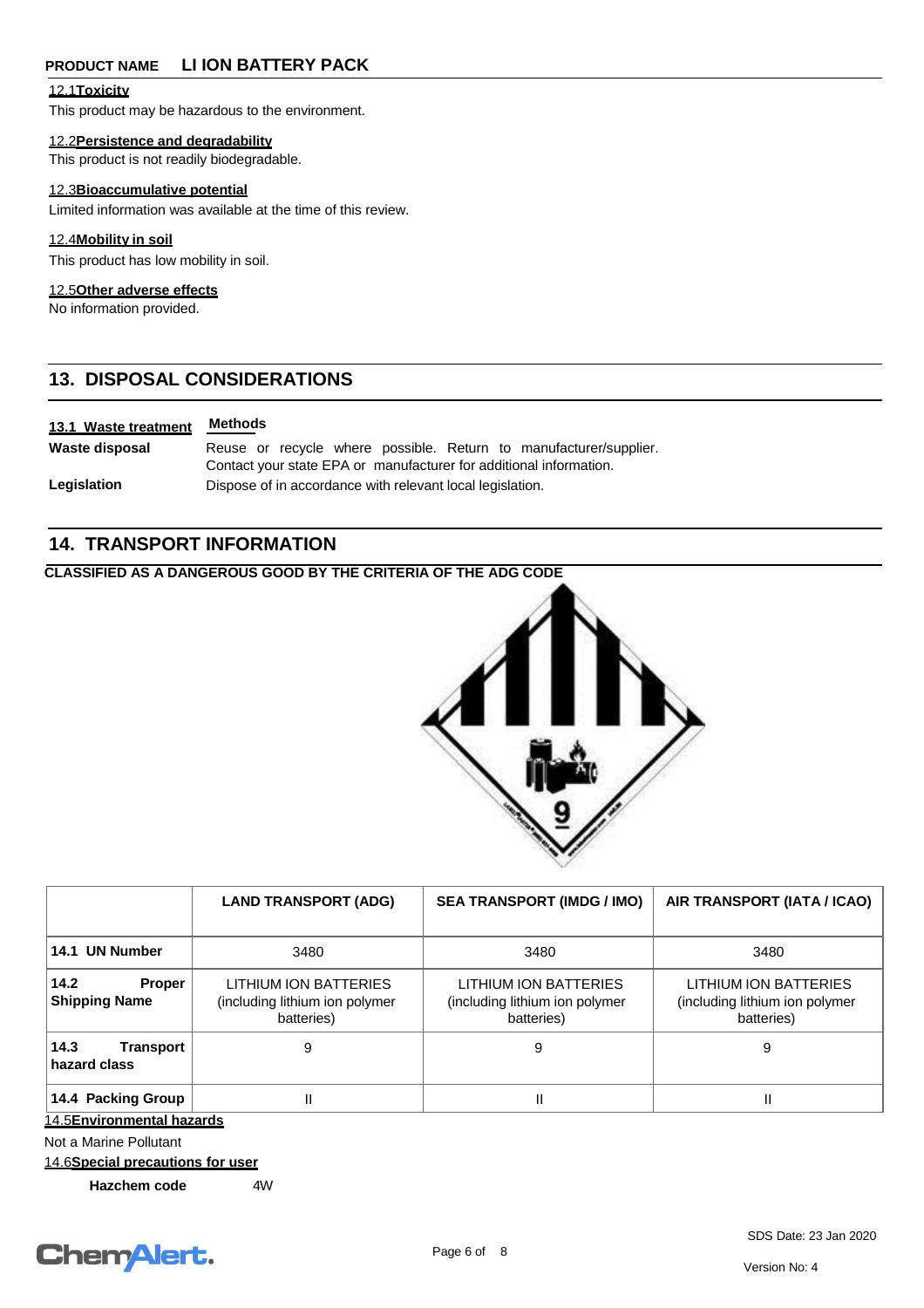# **15. REGULATORY INFORMATION**

#### **15.1 Safety, health and environmental regulations/legislation specific for the substance or mixture**

**Poison schedule** A poison schedule number has not been allocated to this product using the criteria in the Standard for the Uniform Scheduling of Medicines and Poisons (SUSMP). **Classifications** Safework Australia criteria is based on the Globally Harmonised System (GHS) of Classification and Labelling of Chemicals. The classifications and phrases listed below are based on the Approved Criteria for Classifying Hazardous Substances [NOHSC: 1008(2004)]. Hazard codes None allocated. **Risk phrases** None allocated. **Safety phrases** None allocated. **Inventory listing(s) AUSTRALIA: AICS (Australian Inventory of Chemical Substances)** All components are listed on AICS, or are exempt.

# **16. OTHER INFORMATION**

EXPOSURE STANDARDS - TIME WEIGHTED AVERAGES: Exposure standards are established on the premise of an 8 hour work period of normal intensity, under normal climatic conditions and where a 16 hour break between shifts exists to enable the body to eliminate absorbed contaminants. In the following circumstances, exposure standards must be reduced: Strenuous work conditions; hot, humid climates; high altitude conditions; extended shifts (which increase the exposure period and shorten the period of recuperation).

WORKPLACE CONTROLS AND PRACTICES: Unless a less toxic chemical can be substituted for a hazardous substance, ENGINEERING CONTROLS are the most effective way of reducing exposure. The best protection is to enclose operations and/or provide local exhaust ventilation at the site of chemical release. Isolating operations can also reduce exposure. Using respirators or protective equipment is less effective than the controls mentioned above, but is sometimes necessary.

#### PERSONAL PROTECTIVE EQUIPMENT GUIDELINES:

The recommendation for protective equipment contained within this report is provided as a guide only. Factors such as form of product, method of application, working environment, quantity used, product concentration and the availability of engineering controls should be considered before final selection of personal protective equipment is made.

#### HEALTH EFFECTS FROM EXPOSURE:

It should be noted that the effects from exposure to this product will depend on several factors including: form of product; frequency and duration of use; quantity used; effectiveness of control measures; protective equipment used and method of application. Given that it is impractical to prepare a report which would encompass all possible scenarios, it is anticipated that users will assess the risks and apply control methods where appropriate.